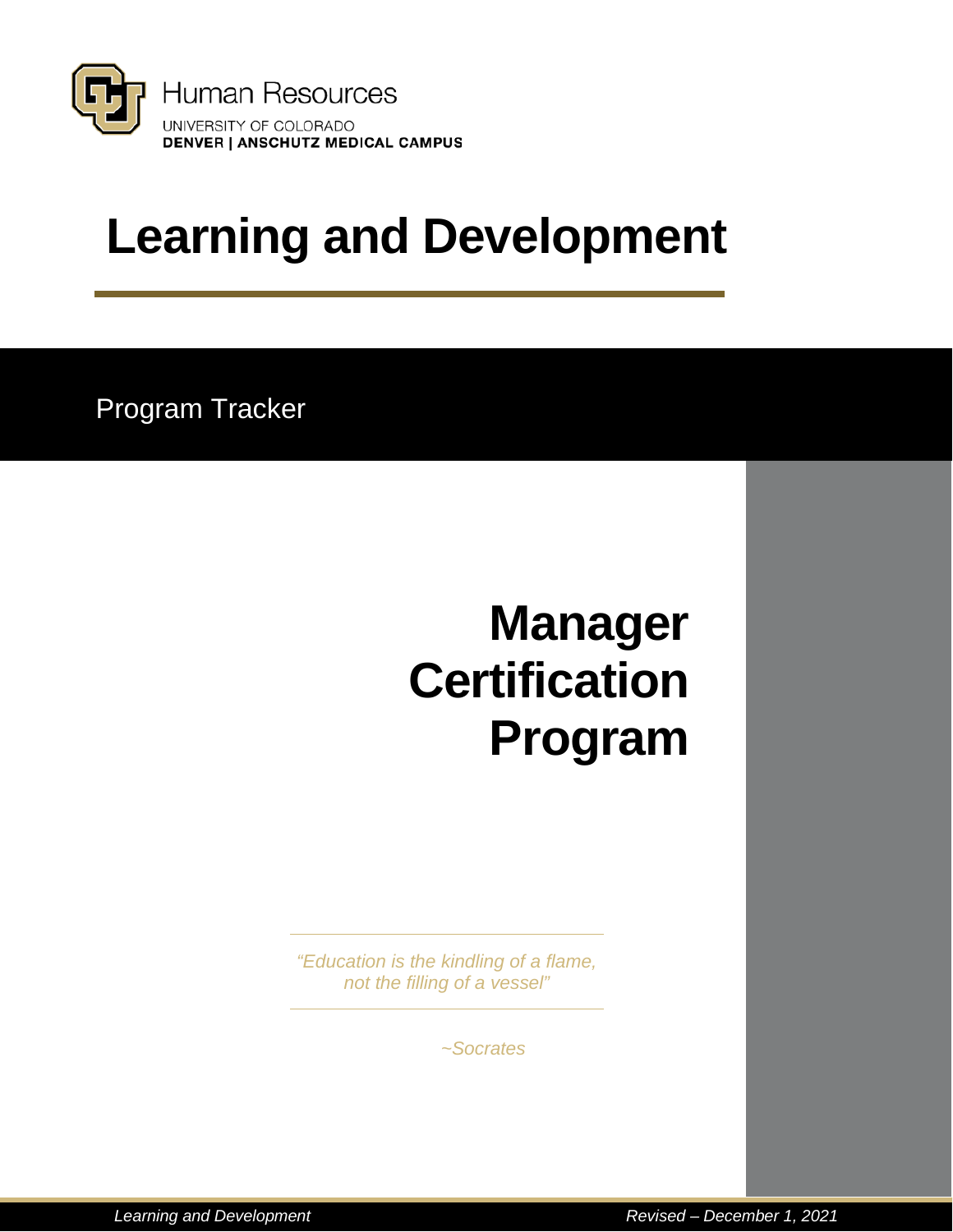

### **Welcome!**

The Learning and Development team is excited to offer a self-paced, customizable *Manager Certification Program* includes a core curriculum and a set of elective courses. Leading others requires individuals to acquire and grow a new set of skills and abilities. The courses in this program have been chosen to provide leads, supervisors, managers, and individuals looking to move into one of these roles with foundational tools to help them be successful. Developing as a leader goes beyond attending formal courses. Research shows that leadership potential is developed three distinct ways: 1) on-the-job (OJT) work experience, 2) coaching/mentoring from the person's supervisor and/or other key individuals, and 3) formal classroom/virtual training.



A good manager must be able to handle a variety of situations. The courses in this program range in competencies and topics that will help a manager navigate these situations. The courses can be taken in any order and as time permits and approved by the individual's manger/supervisor. These courses are offered on a variety of platforms from attending instructor led courses to on-line such as SkillSoft, Zoom and Canvas. You will use this guide to track your progress.

As with any new program, we will review feedback and determine if modifications should be made to the program. I look forward to helping you throughout your journey in this program. If you have any questions please feel free to reach out to me.

Thank you,

*Debbie Lammers*

Director, Learning and Development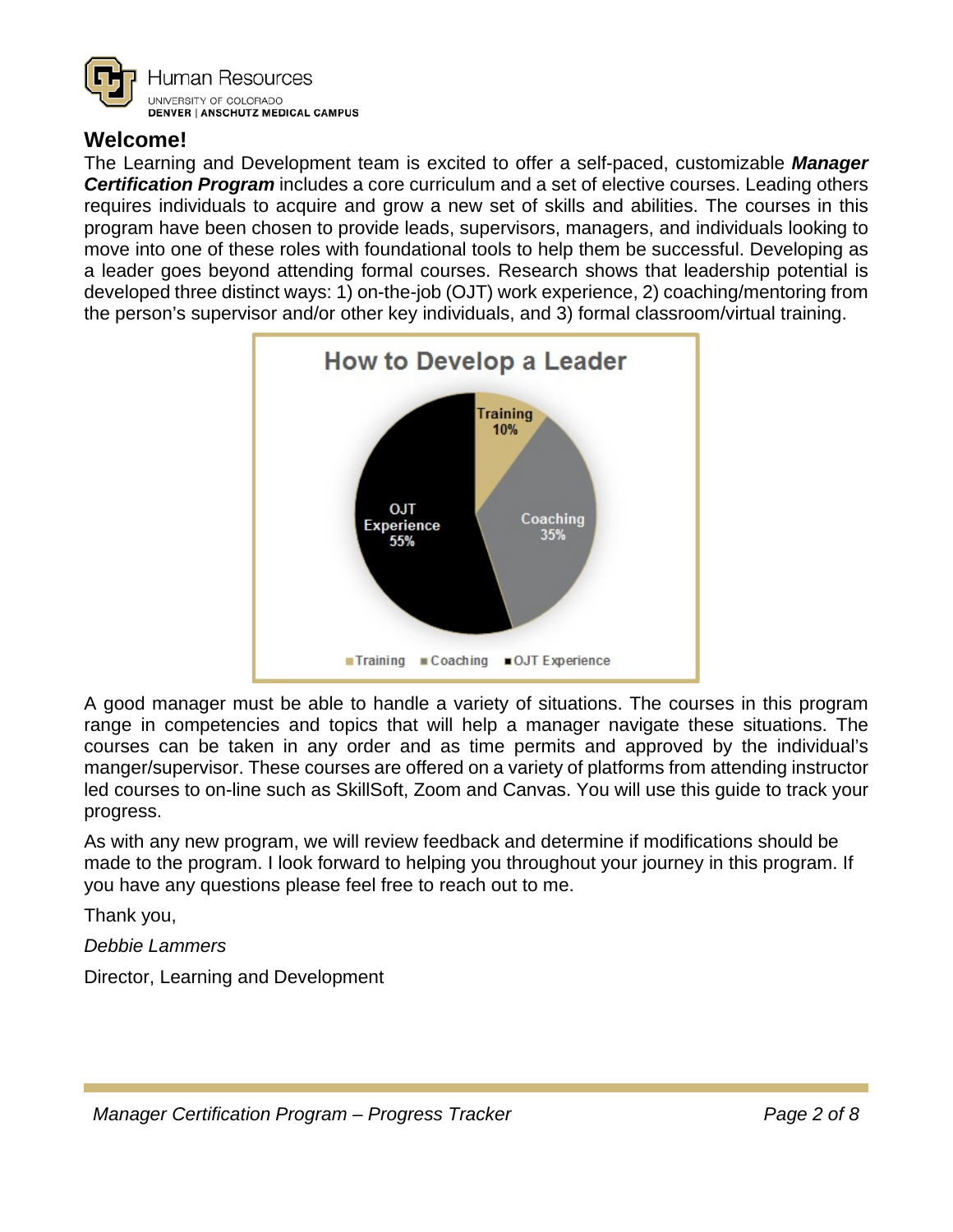

#### **Instructions**

We have designed this guide so you can populate dates for when you plan to attend which courses and update when you've completed the courses. This will help you self-monitor what still needs to be done to qualify for the certification. Once you have completed all the requirements, and have filled in all the completed dates, you and your supervisor will sign the last page and email this entire document to **[HR.TRAININGREGISTRATION@UCDENVER.EDU.](mailto:HR.TrainingRegistration@ucdenver.edu)** Our team will then verify completion, issue your certificate, and update HCM showing you've completed the Manager Certification Program.

# **FAQs**

Q: Is supervisor approval required for the program?

A: Yes. Individuals can express interest in the program by completing the employee interest information on the C-Vent site; however, they must have the approval of their supervisor to participate in the program. Once the request is received, the Learning and Development Team will confirm approval with the applicant's supervisor.

Q: After completing the program, will I be eligible for a raise or promotion to manager?

A: This certification program does not guarantee raises or promotion to a supervisor/manager position. It is intended to help individuals gain/enhance skills and competencies to be successful in their current role and future roles that may become available. Please talk with your supervisor/manager concerning raise and promotion opportunities.

Q: If I have already taken any of the courses listed prior to registering for the program, can I show them as complete?

A: Yes. Previous attendance in any of the courses that have not had significant changes (i.e., Crucial Conversations, Crucial Accountability) can count towards completion of the program.

Q: If the class was conducted by my department, can I include as a completed course?

A: Yes. If your department hosted the course, please mark the completion date and then mention that in the notes section on page 7. If we have any questions, we will contact you regarding the course.

Q: How long will it take me to complete the program?

A: As this is a self-paced course, it will primarily depend on your availability to complete the requirements. Typically, this type of program could take approximately two to three years to complete. Remember this is a process that is more than just attending courses. You will work with your manager to create opportunities for practicing skills learned in class, coaching/mentoring, and other on the job tasks.

Q: What if the class(es) I need to attend are full with a waitlist?

A: Individuals enrolled in the certification program will receive priority consideration for enrollment in classes. If you are attempting to enroll in a class and it is full, please send an email to HR.TrainingRegistration@ucdenver.edu and we will assist in your enrollment.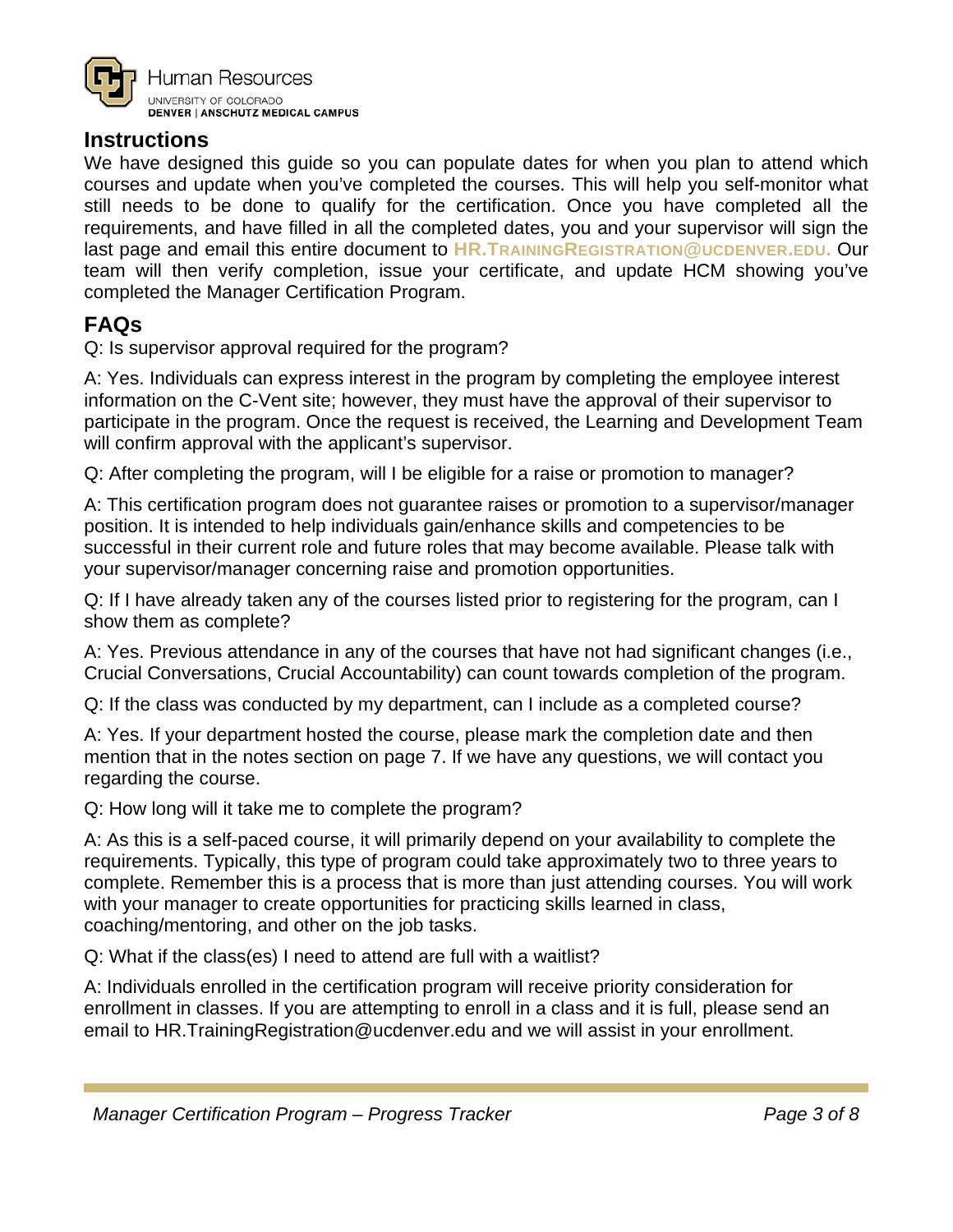

# Progress Tracker

# **Core Curriculum – Instructor Led Training**

These courses are scheduled on a regular basis and subject to availability.

To view course schedule and information on how to register, visit our website at [https://www1.ucdenver.edu/offices/human-resources/learning-development.](https://www1.ucdenver.edu/offices/human-resources/learning-development)

You can also click the registration links below for information about the individual course.

| <b>Course</b>                                                              | <b>Registration Link</b>                                                       | <b>Duration</b>     | <b>Cost</b>                        | <b>Planned</b><br><b>Date</b> | <b>Date</b><br><b>Completed</b> |
|----------------------------------------------------------------------------|--------------------------------------------------------------------------------|---------------------|------------------------------------|-------------------------------|---------------------------------|
| 5 Choices of<br>Extraordinary<br>Productivity                              | Register for 5<br><b>Choices of</b><br>Extraordinary<br>Productivity           | 6 contact<br>hrs.   | <b>None</b>                        |                               |                                 |
| <b>6 Critical Practices</b><br>for Leading Teams                           | <b>Register for 6</b><br><b>Critical Practices for</b><br><b>Leading Teams</b> | 7 contact<br>hrs.   | None                               |                               |                                 |
| Communicating as<br>a Leader                                               | <b>Register for</b><br>Communicating as<br>a Leader                            | 2 contact<br>hrs.   | <b>None</b>                        |                               |                                 |
| Crucial<br>Conversations                                                   | <b>Register for Crucial</b><br><b>Conversations</b>                            | 16 contact<br>hrs.  | Online \$226<br>In Person<br>\$290 |                               |                                 |
| Establishing<br><b>Relationship Trust</b>                                  | <b>Register for</b><br>Establishing<br><b>Relationship Trust</b>               | 2 contact<br>hrs.   | <b>None</b>                        |                               |                                 |
| <b>Establishing Self</b><br><b>Trust</b>                                   | <b>Register for</b><br><b>Establishing Self-</b><br><b>Trust</b>               | 2 contact<br>hrs.   | None                               |                               |                                 |
| <b>Extend DISC</b>                                                         | <b>Register for</b><br><b>Extended DISC</b>                                    | 3.5 contact<br>hrs. | <b>None</b>                        |                               |                                 |
| Fundamentals of<br>Continuous<br>Improvement<br>Methodology and<br>Culture | <b>Register for</b><br><b>Fundamentals of CI</b>                               | 2 contact<br>hrs.   | None                               |                               |                                 |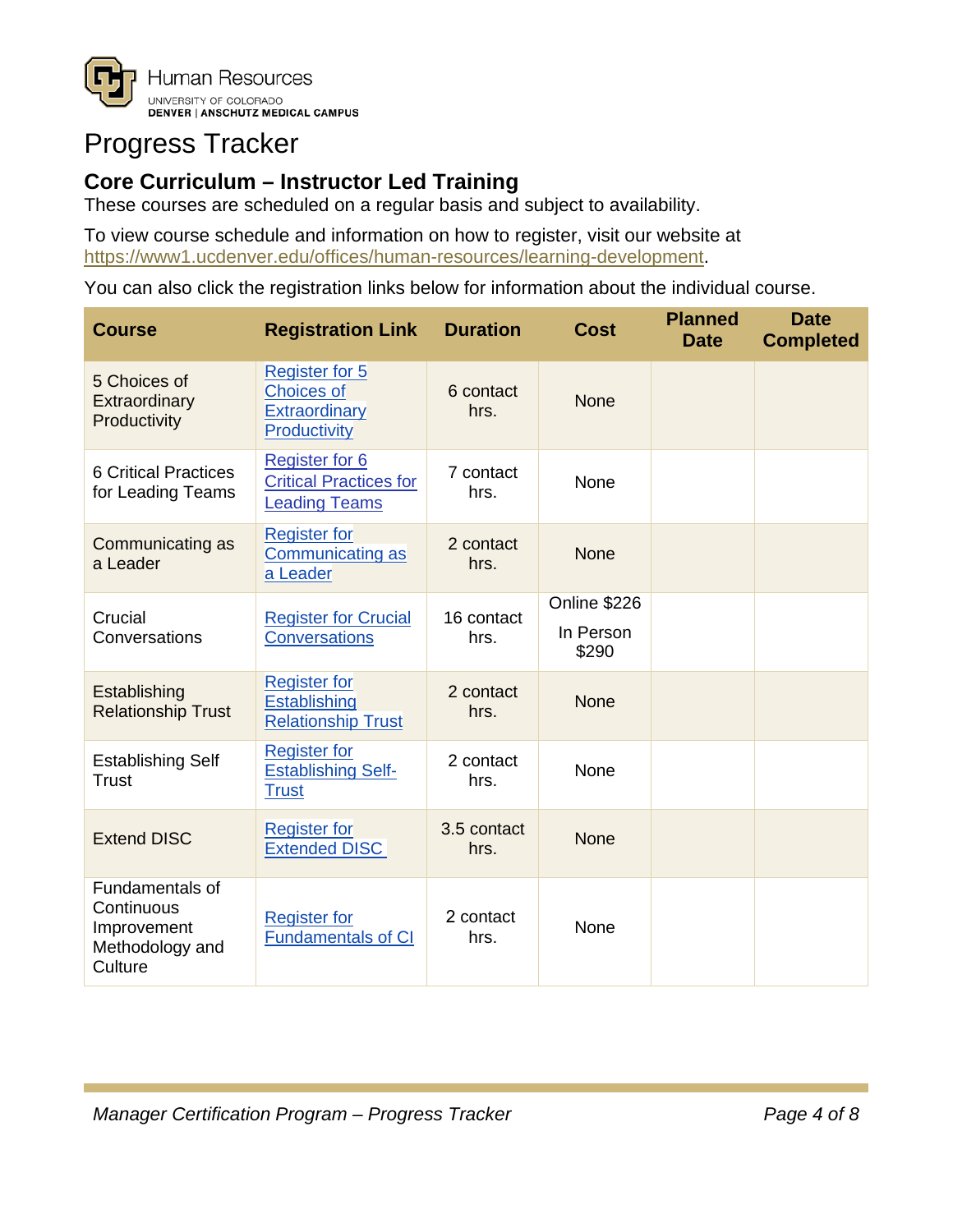

### **Core Curriculum – Manager Toolkit Series**

The Managers Toolkit series is completed through Canvas. You will gain access to the Canvas course on the date your manager selected during the nomination process.

**Manager Toolkit series Link to Canvas <https://passport.ucdenver.edu/servicelist.php>**

| <b>Course</b>                                  | <b>Duration</b> | <b>Cost</b> | <b>Planned</b><br><b>Date</b> | <b>Date</b><br><b>Completed</b> |
|------------------------------------------------|-----------------|-------------|-------------------------------|---------------------------------|
| <b>Conflict Resolution / TKI</b><br>Instrument | Self-Paced      | <b>None</b> |                               |                                 |
| <b>Emotional Intelligence</b>                  | Self-Paced      | None        |                               |                                 |
| <b>Goal and Discussion Planning</b>            | Self-Paced      | <b>None</b> |                               |                                 |
| <b>Managing Virtual Teams</b>                  | Self-Paced      | None        |                               |                                 |
| <b>Virtual Meetings</b>                        | Self-Paced      | <b>None</b> |                               |                                 |

## **Core Curriculum – 4 Group Discussions**

See Welcome Letter for links to register for the Group Discussions.

| <b>Core Curriculum</b>    | <b>Duration</b> | <b>Cost</b> | <b>Planned</b><br><b>Date</b> | <b>Date</b><br><b>Completed</b> |
|---------------------------|-----------------|-------------|-------------------------------|---------------------------------|
| Group Discussion (1 of 4) | 1.5 hours       | <b>None</b> |                               |                                 |
| Group Discussion (2 of 4) | 1.5 hours       | None        |                               |                                 |
| Group Discussion (3 of 4) | 1.5 hours       | <b>None</b> |                               |                                 |
| Group Discussion (4 of 4) | 1.5 hours       | None        |                               |                                 |

*Manager Certification Program – Progress Tracker Page 5 of 8*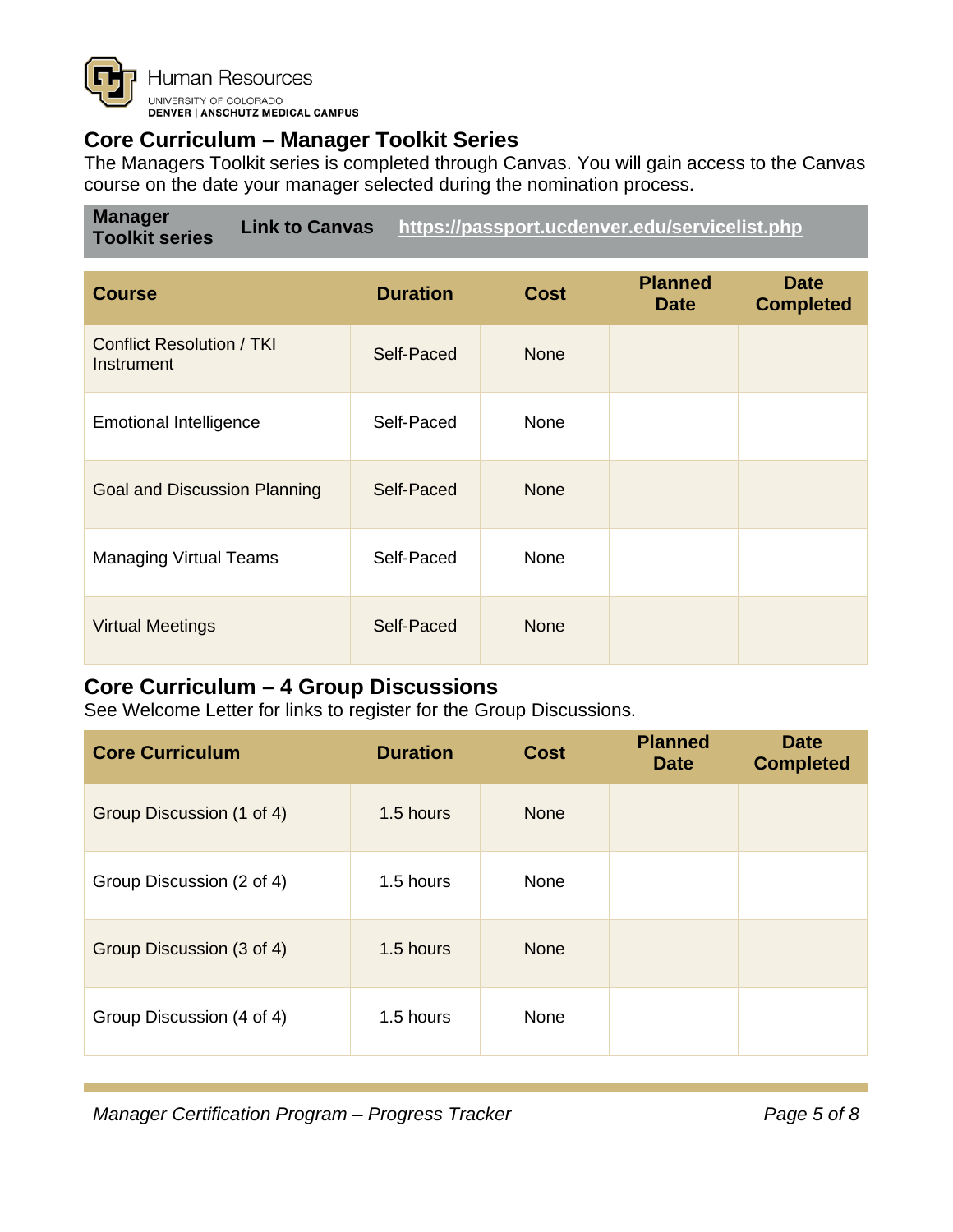

### **Electives**

Individuals must complete a *minimum of three* of the courses in this category.

| <b>Course</b>                                                                            | <b>Registration Link</b>                                          | <b>Duration</b>           | <b>Cost</b>                              | <b>Planned</b><br><b>Date</b> | <b>Date</b><br><b>Completed</b> |
|------------------------------------------------------------------------------------------|-------------------------------------------------------------------|---------------------------|------------------------------------------|-------------------------------|---------------------------------|
| 4 Disciplines of Execution                                                               | <b>Register for 4</b><br><b>Disciplines</b>                       | 4 contact<br>hrs.         | None                                     |                               |                                 |
| Continuous Improvement:<br><b>Understanding Current State</b>                            | <b>Register for CI</b><br>Understanding<br><b>Current State</b>   | 2 contact<br>hrs.         | None                                     |                               |                                 |
| <b>Crucial Accountability</b>                                                            | <b>Register for</b><br><b>Crucial</b><br><b>Accountability</b>    | 16 contact<br>hrs.        | Online<br>\$226<br>In<br>Person<br>\$290 |                               |                                 |
| DISC - Leadership Style                                                                  | <b>Register for DISC -</b><br><b>Leadership Styles.</b>           | 3 contact<br>hrs.         | None                                     |                               |                                 |
| DISC - Successful<br>Interactions                                                        | <b>Register for</b><br><b>Successful</b><br><b>Interactions</b>   | 2 contact<br>hrs.         | None                                     |                               |                                 |
| Introduction to Continuous<br><b>Improvement Tools for</b><br>Application                | <b>Register for Intro</b><br>to CI Tools                          | 2 contact<br>hrs.         | None                                     |                               |                                 |
| Lead with Your Strengths                                                                 | <b>Register for Lead</b><br>with Your Strengths                   | 3 contact<br>hrs.         | \$39.99                                  |                               |                                 |
| Meeting Advantage                                                                        | <b>Register for</b><br><b>Meeting</b><br>Advantage                | 7 contact<br>hrs.         | None                                     |                               |                                 |
| Performance Management                                                                   | <b>Register for</b><br>Performance<br>Management                  | 3 contact<br>hrs.         | None                                     |                               |                                 |
| Performance Management<br>(Skillsoft Course)                                             | Click here to take<br>the course                                  | 1 contact<br>hr.          | None                                     |                               |                                 |
| <b>Presentation Advantage</b>                                                            | <b>Register for</b><br>Presentation<br><b>Advantage</b>           | 7 contact<br>hrs.         | None                                     |                               |                                 |
| <b>Project Management</b><br><b>Essentials</b>                                           | <b>Register for</b><br>Project<br>Management<br><b>Essentials</b> | 4 to 7<br>contact<br>hrs. | Online<br>\$0<br>In<br>Person<br>\$170   |                               |                                 |
| <b>Understanding and Applying</b><br><b>State Classified Rules</b><br>(Skillsoft Course) | Click here to take<br>the course                                  | 2 contact<br>hrs.         | None                                     |                               |                                 |

*Manager Certification Program – Progress Tracker Page 6 of 8*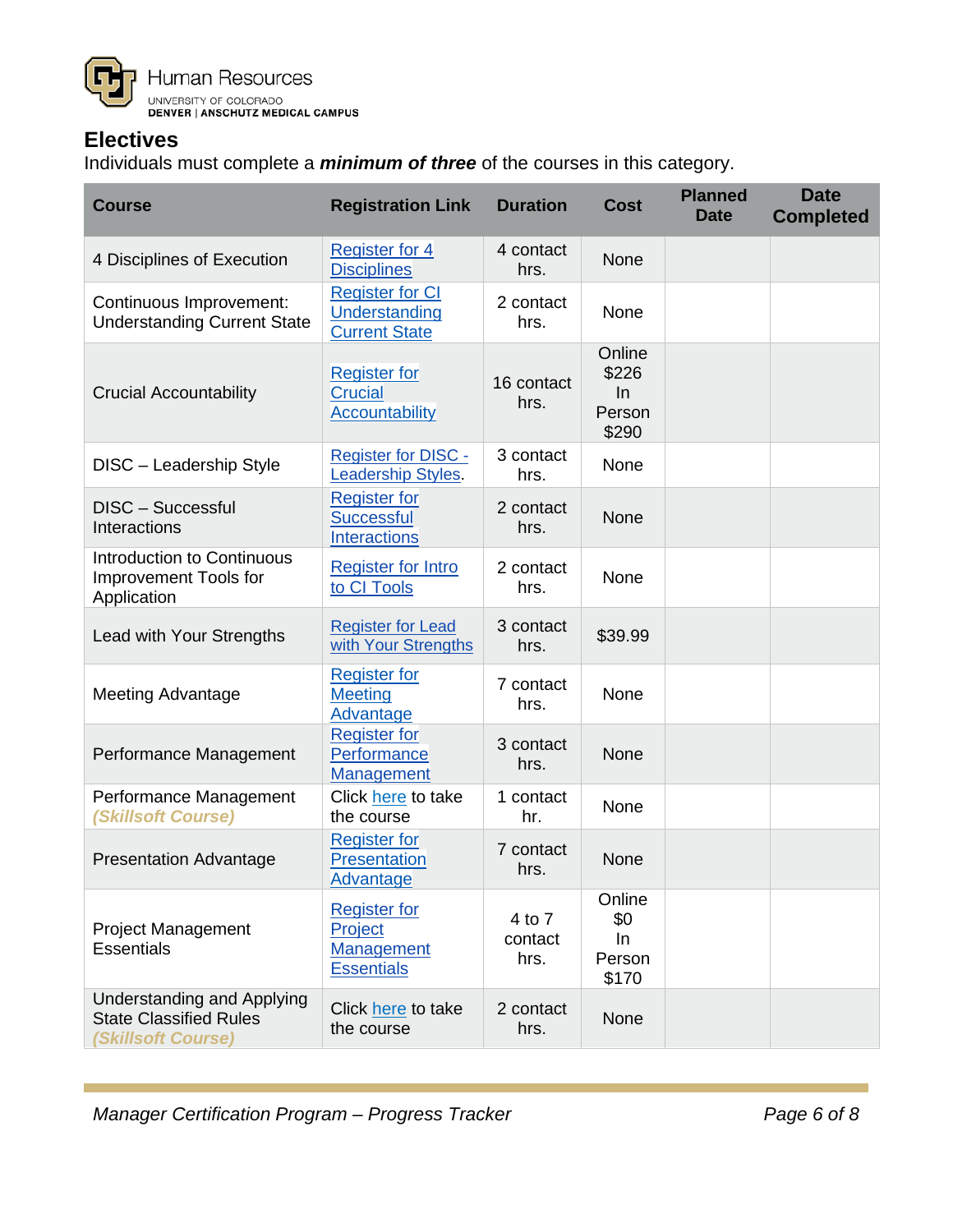

| <b>Writing SMART Goals</b>                       | <b>Register for</b><br><b>Writing SMART</b><br>Performance<br><b>Goals</b> | 3 contact<br>hrs. | None |  |
|--------------------------------------------------|----------------------------------------------------------------------------|-------------------|------|--|
| <b>Writing SMART Goals</b><br>(Skillsoft Course) | Click here to take<br>the course                                           | 2 contact<br>hrs. | None |  |

### **Development Plan/Coaching Meetings**

It is recommended that participants and supervisors jointly complete at least 1 Manager Certification Program Development Plan. Template available on [Manager Certification](https://www1.ucdenver.edu/offices/human-resources/learning-development/manager-development-resources)  [Program Webpage](https://www1.ucdenver.edu/offices/human-resources/learning-development/manager-development-resources)

| <b>Development Plan</b>                     | <b>Date Completed</b> |
|---------------------------------------------|-----------------------|
| Development Plan – Start of Program         |                       |
| Development Plan - After 1 year in Program  |                       |
| Development Plan - After 2 years in Program |                       |

#### **Level 2 and Level 3 Knowledge Check Evaluations**

We request that participants complete three rounds of knowledge checks. Requests, instructions, and reminders for these evaluations will be sent by email from Debbie Lammers via Smartsheet.

| <b>Knowledge Check Evaluations</b>    | <b>Duration</b>   | Who         | <b>Date Completed</b>                               |
|---------------------------------------|-------------------|-------------|-----------------------------------------------------|
| Start of Program - Level 2 Evaluation | $15 - 30$ minutes | Participant |                                                     |
| End of Program - Level 2 Evaluation   | $15 - 30$ minutes | Participant | Sent once tracker<br>submitted                      |
| Level 3 - Employee                    | 45 minutes        | Participant | Sent couple months after<br>graduation from program |
| Level 3 - Supervisor                  | 45 minutes        | Supervisor  | Sent couple months after<br>graduation from program |